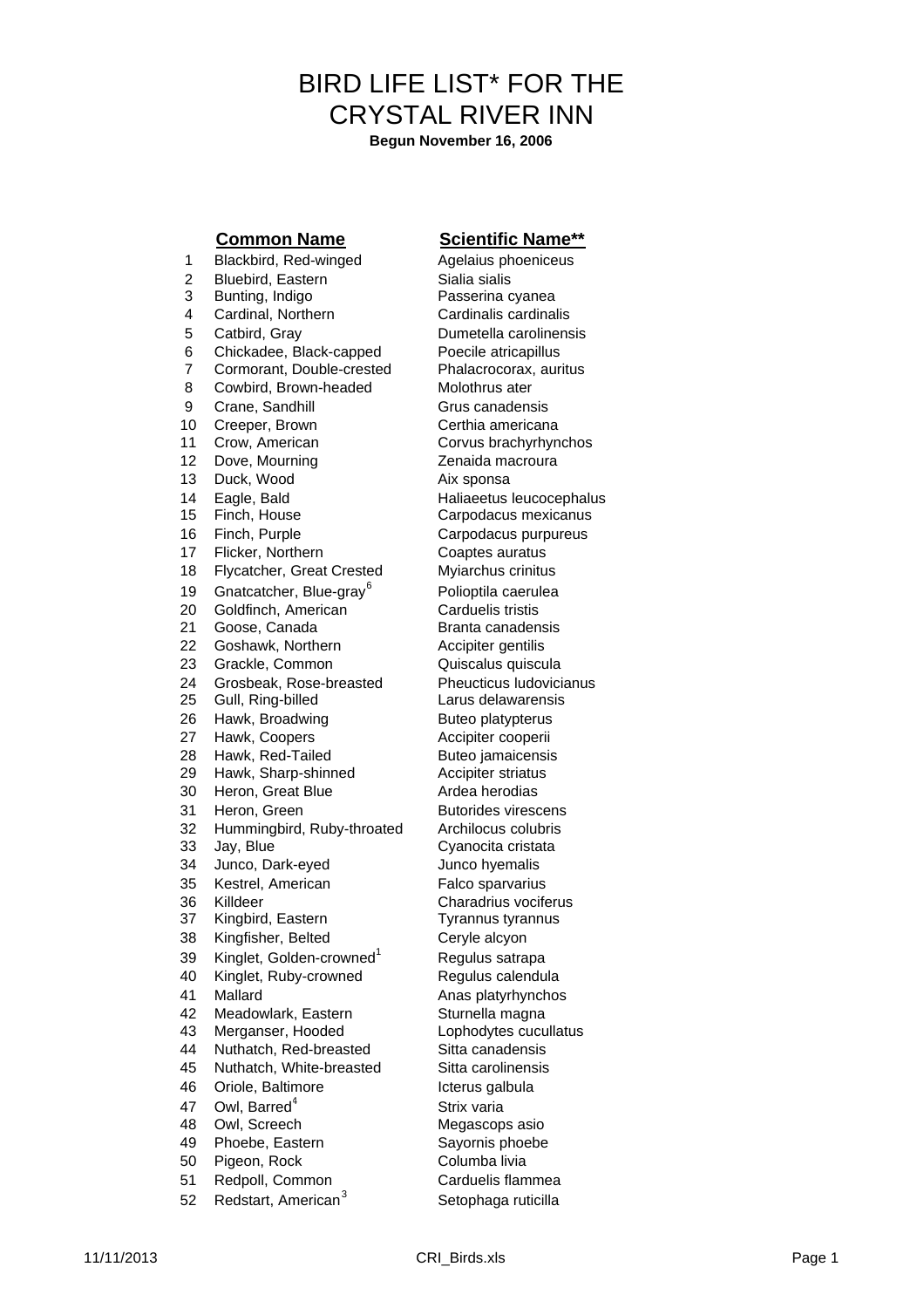## BIRD LIFE LIST\* FOR THE CRYSTAL RIVER INN

**Begun November 16, 2006**

53 Robin, American Turdus migratorius 54 Sapsucker, Yellow-bellied Sphyrapicus varius 55 Siskin, Pine Spinus pinus pinus pinus 56 Sparrow, Chipping Spizella passerina 57 Sparrow, Clay-colored Spizella pallida 58 Sparrow, Field Spizella pusilla pusilla 59 Sparrow, Fox Passerella iliaca 60 Sparrow, Savannah Passerculus sandwichensis 61 Sparrow, Song Melospiza melodia 62 Sparrow, Tree<sup>6</sup> Spizella arborea 63 Sparrow, Vesper Pooecetes gramineus 64 Sparrow, White-crowned Zonothichia leucophrys 65 Sparrow, White-throated Zonothichia albicollis 66 Starling, European Sturnus vulgaris 67 Swallow, Barn **Hirundo** rustica 68 Swallow, Tree Tachycineta bicolor 69 Swift, Chimney Chaetura pelagica 70 Tanager, Scarlet Piranga olivacea 71 Thrasher, Brown Toxostoma rufum 72 Thrush, Wood Hylocichla mustelina 73 Titmouse, Tufted Baeolophus bicolor 74 Towhee, Eastern Pipilo erythrophthalmus 75 Turkey, Wild Meleagris gallopavo 76 Vireo, Red-eyed<sup>2</sup> Vireo olivaceus 77 Vireo, warbling van Vireo givus 78 Vireo, Yellow-throated<sup>6</sup> 79 Vulture, Turkey Cathartes aura 80 Warbler, Bay-breasted<sup>6</sup> 81 Warbler, Black-and-white<sup>6</sup> Mniotilta varia 82 Warbler, Black-throated Green<sup>6</sup> 83 Warbler, Cape May<sup>5</sup> 84 Warbler, Hooded Wilsonia citrina 85 Warbler, Magnolia Dendroica magnolia 86 Warbler, Mourning Oporonis philadelphia 87 Warbler, Yellow Dendroica petechia 88 Warbler, Yellow<sup>6</sup> Dendroica petechia 89 Warbler, Yellow-rumped Dendroica coronata 90 Waxwing, Cedar Bombycilla cedrorum 91 Whip-poor-will Caprimulgus vociferus 92 Whip-poor-will, Eastern<sup>6</sup> 93 Woodpecker, Downy Picoides pubescens 94 Woodpecker, Hairy Picoides villosus 95 Woodpecker, Pileated Dryocopus pileatus 96 Woodpecker, Red-bellied Melanerpes carolinus 97 Woodpecker, Red-headed Melanerpes erythrocephalus erythrocephalus 98 Wren, Carolina<sup>5</sup> 99 Wren, House Troglodytes aedon

Vireo flavifrons Setophaga castanea Setophaga virens Setophaga tigrina Antrostomus vociferus Thryothorus ludovicianus 100 Yellowthroat, Common Geothlypis trichas